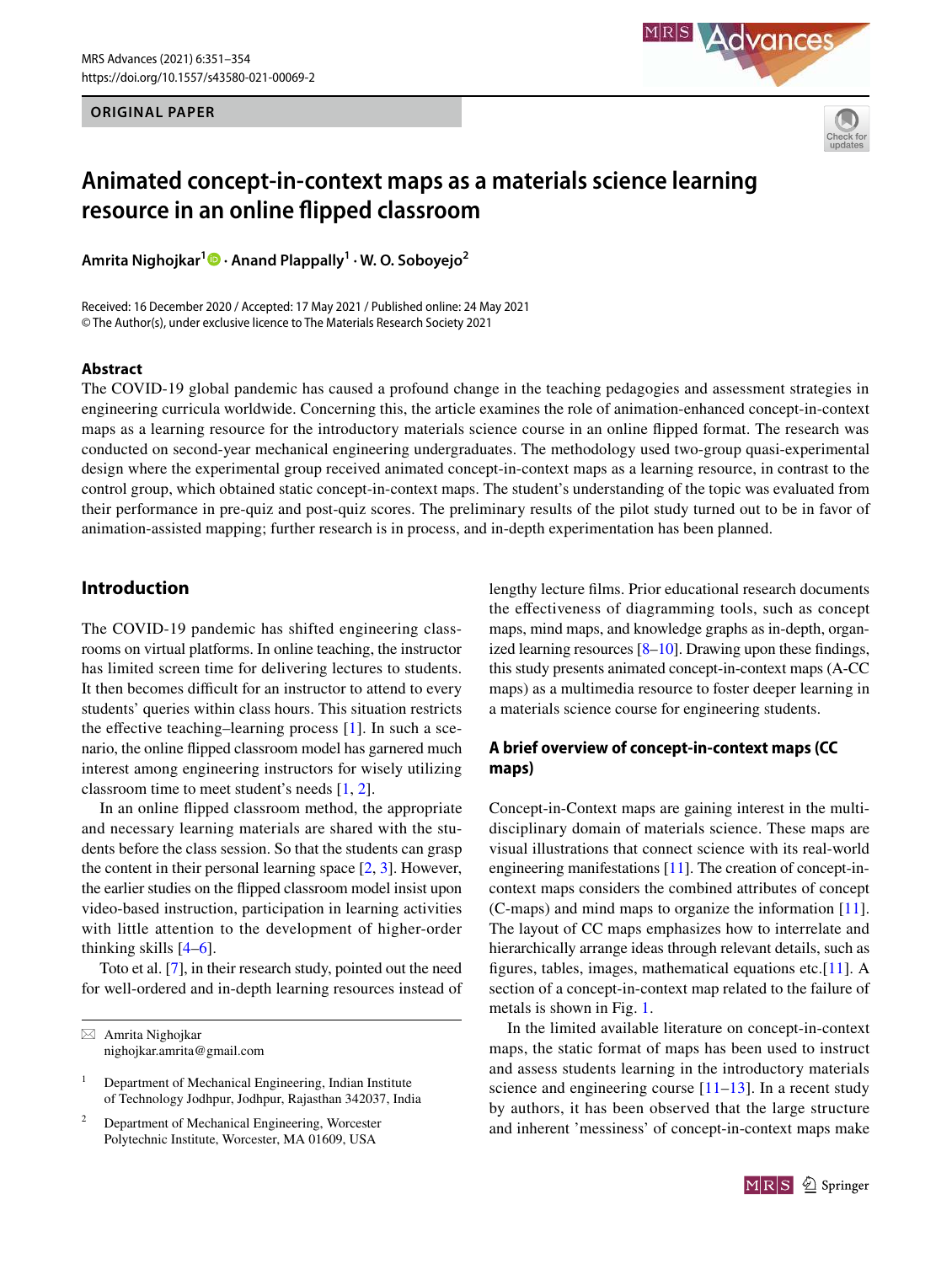

<span id="page-1-0"></span>**Fig. 1** A section of a concept-in-context map on the failure of metals [\[11,](#page-3-8) [13](#page-3-9)]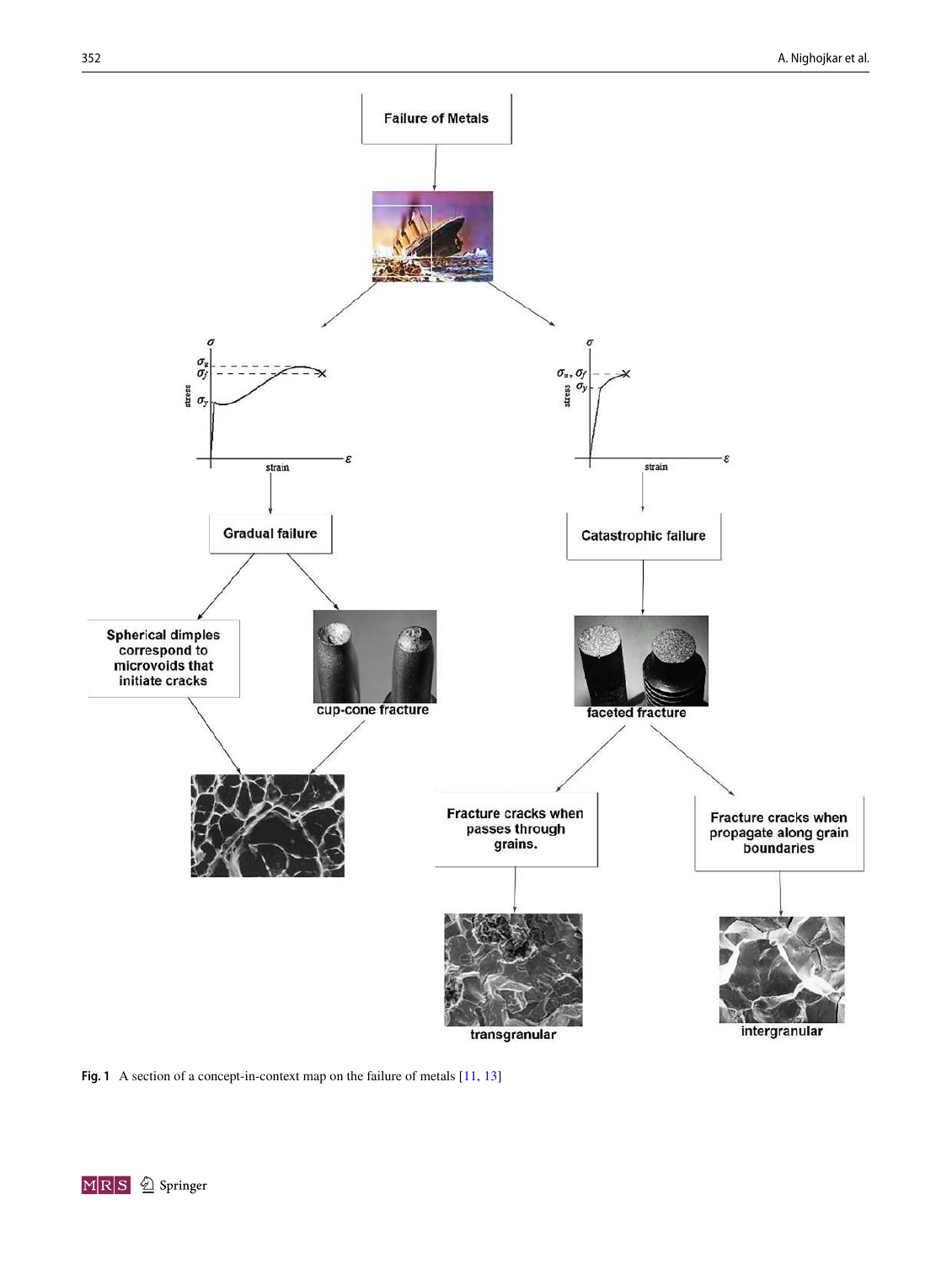it difficult for learners to read and reach its interpretation systematically [[13\]](#page-3-9). This visual complexity can be reduced by presenting the information in a learner-paced animation format.

A study of related work indicates that while there are individual studies on concept-in-context maps, animation, and online flipped classrooms, there is no literature on using animation-assisted concept-in-context maps for learning in an online flipped format. The present study addresses how animated CC maps can be used to graphically represent and organize the learning material in a flipped classroom.

# **Methodology**

This is a two-group quasi-experimental research study conducted with the participation of 30 second-year mechanical engineering students registered in a private engineering university in Pune, India. The participants were placed into two groups: the experimental group  $(N=15)$  and the control group  $(N = 15)$ . The experimental group received study content in the form of animated concept-in-context maps, while the control group obtained the same concept-in-context maps for study in static form. The two major topics of the materials science course (1) failure of metals and (2) diffusion were considered for the pilot study. The authors used the concept-in-context maps (on the topics) prepared by Triplett et al. [\[11](#page-3-8)] for conducting this pilot study.

The effect of animated concept-in-context maps (A-CC maps) and static concept-in- context maps (S-CC) on students' performance was evaluated online from pre-quiz and post-quiz tests using google forms. The pre-quiz measured students' prior knowledge of the topics are considered in this study. The post-quiz was conducted to evaluate the students' achievement after the A-CC and S-CC map intervention. The pre-quiz and post-quiz contained 30 multiplechoice questions. The reliability KR-20 of the pre-quiz was 0.73, while that of the post-quiz was 0.75. In the end, students' views on A-CC mapping as a learning resource were recorded through the google feedback form. The feedback questionnaire consisted of six statements and was rated on a Likert's 5-point scale with options ranging from strongly disagree (1) to agree (5) strongly. The Cronbach's alpha of this scale was 0.82.

#### **Procedure**

The study was carried out in two weeks. In the first week, the instructor explained the idea of concept-in-context maps and demonstrated the strategies to—(a) identify key concepts, (b) arrange hierarchy, and (c) connect concepts with branches or crosslinks using the Inspiration™ tool (computer software) to both groups. The learning material was shared with the two groups through a group email. The groups were given one week to study from the learning aids. The post-quiz was taken at the end of the second week. Further, the experimental group was asked to fill the online feedback google form to share their views and learning experience with animated concept-in-context maps.

## **Results**

The experimental group  $(N=15)$  secured an average score of 17.36 in the pre-quiz. The control group received a mean score of 15.80 out of the highest possible score of 30. A *t*-test for independent samples showed an insignificant difference in the mean score of the two groups;  $t = 1.21$ ,  $p > 0.05$ (Table [1\)](#page-2-0).

The post-quiz score summarizes scores obtained from solving knowledge level (KLQ) and comprehension level (CLQ) questions. A t-test for independent samples was carried out to determine the impact of CC map with animation and static effects on the abovementioned cognitive levels of learning (Table [2\)](#page-2-1). A significant difference was found at the recall level  $(t=3.72, p<0.05)$  and at the comprehension level  $(t = 3.28, p < 0.05)$ .

<span id="page-2-0"></span>

| <b>Table 1</b> Statistics on pre-quiz<br>scores of experimental and     |            | Experimental group |                         | Control group |                         |      | $\boldsymbol{p}$ |
|-------------------------------------------------------------------------|------------|--------------------|-------------------------|---------------|-------------------------|------|------------------|
| control group— $(N=15)$                                                 | Measure    | Mean               | Standard deviation      | Mean          | Standard deviation      |      |                  |
|                                                                         | Pre-quiz   | 17.36              | 5.92                    | 15.80         | 4.04                    | 1.21 | 0.22             |
| <b>Table 2</b> Post-quiz performance<br>at the recall and comprehension |            | Experimental group |                         | Control group |                         |      | p                |
| level of experimental and<br>control group— $(N=15)$                    | Measure    | Mean               | Standard devia-<br>tion | Mean          | Standard devia-<br>tion |      |                  |
|                                                                         | <b>KLQ</b> | 12.87              | 1.59                    | 10.27         | 1.72                    | 3.72 | 0.007            |
|                                                                         | <b>CLQ</b> | 11.04              | 1.47                    | 7.76          | 2.60                    | 3.28 | 0.002            |

<span id="page-2-1"></span>